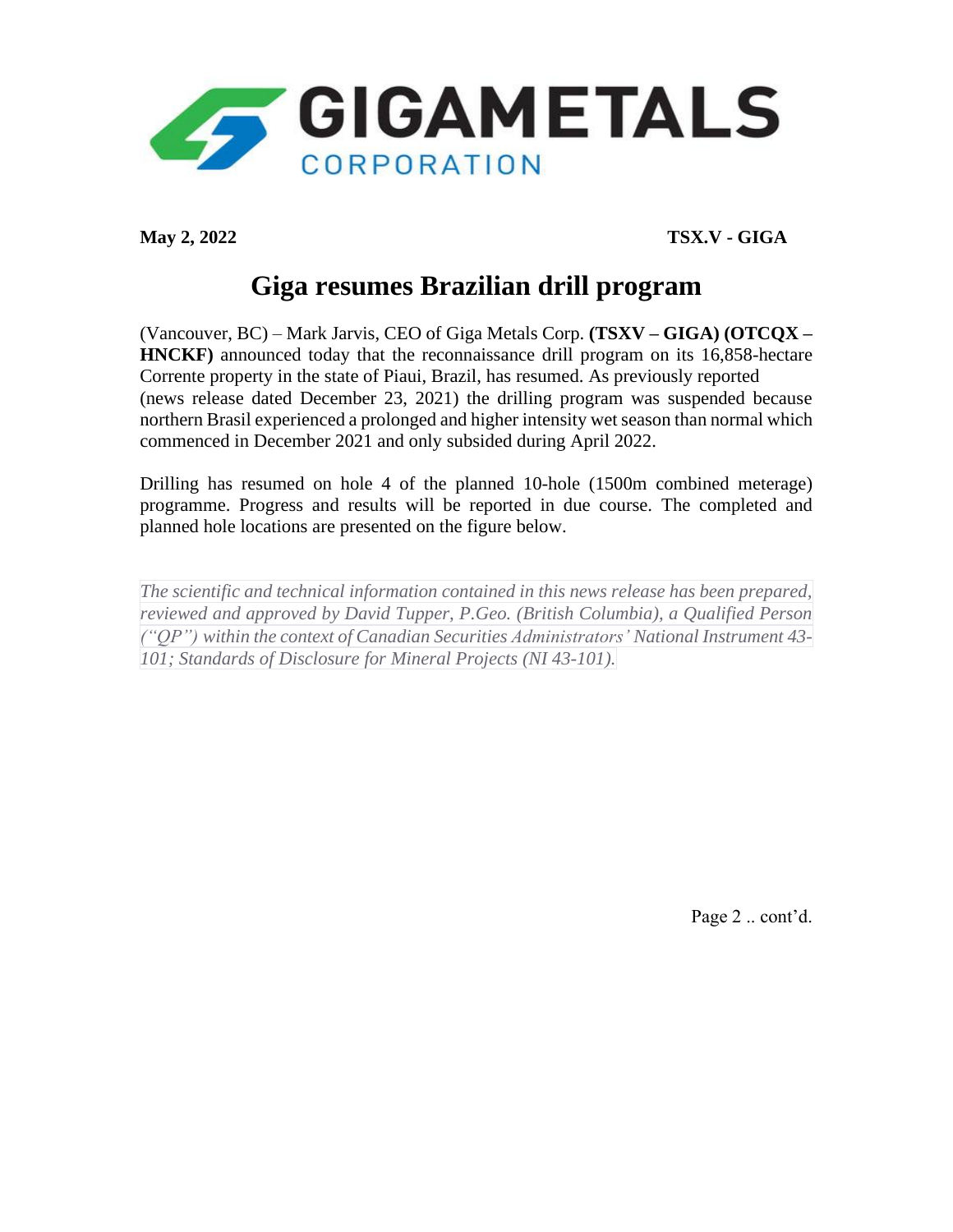## **South of Piaui Project**





**Giga Drilling Campaign South of Piauí Project-Brazil** 



27/04/2022